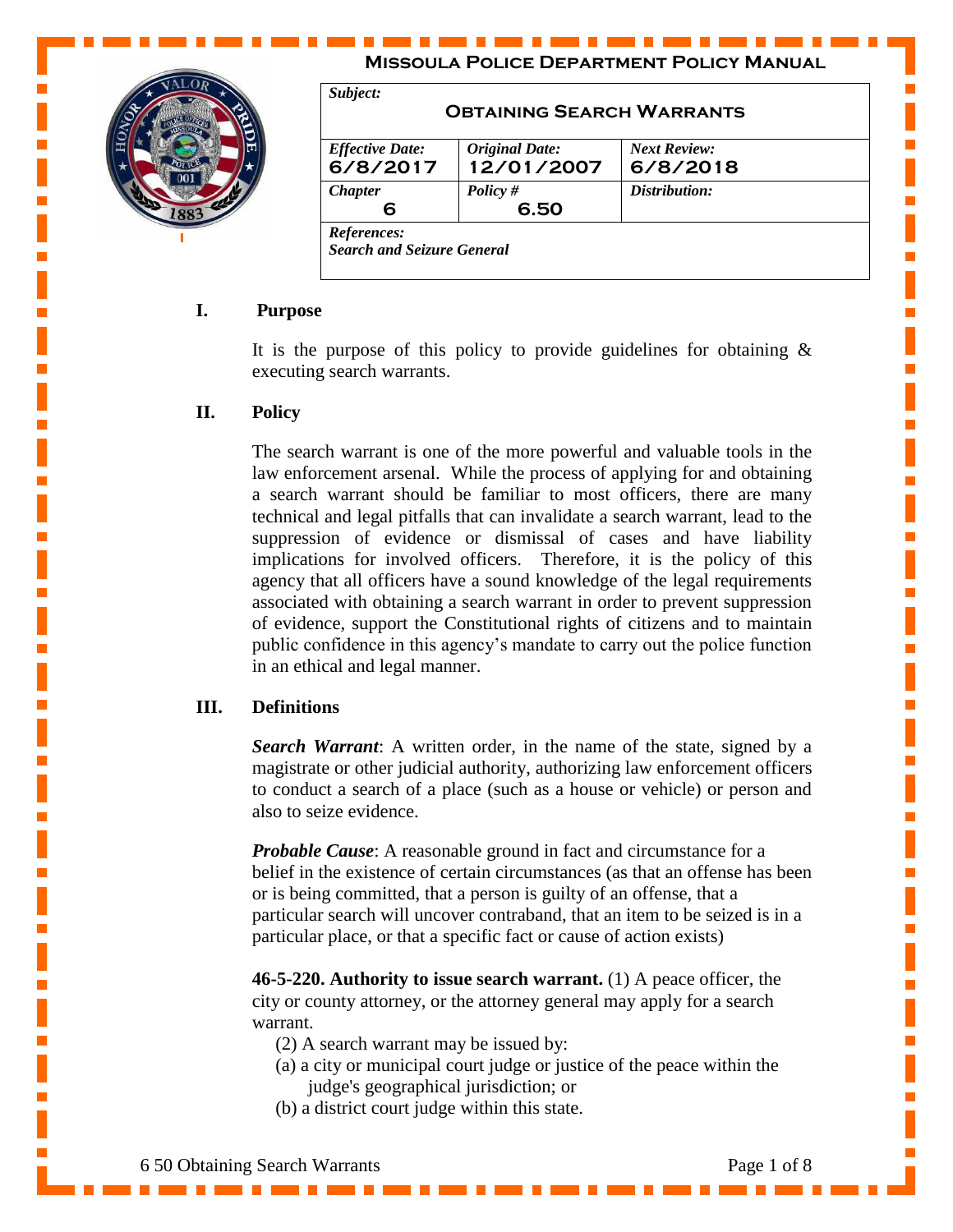**46-5-221. Grounds for search warrant.** A judge shall issue a search warrant to a person upon application, in writing or by telephone, made under oath or affirmation, that:

- (1) states facts sufficient to support probable cause to believe that an offense has been committed;
- (2) states facts sufficient to support probable cause to believe that evidence, contraband, or persons connected with the offense may be found;
- (3) particularly describes the place, object, or persons to be searched; and
- (4) particularly describes who or what is to be seized.

#### **46-5-222. Search warrants issued by telephone.**

(1) Whenever an application for a search warrant is made by telephone, the applicant shall, in addition to the requirements contained in  $\frac{46-5}{6}$ [221,](http://data.opi.mt.gov/bills/mca/46/5/46-5-221.htm) state reasons to justify immediate issuance of a search warrant.

 (2) All testimony given over the telephone that is intended to support an application for a search warrant must be given on oath or affirmation and must identify the person testifying. For the purpose of this section, the judge is authorized to administer an oath or affirmation by telephone.

 (3) (a) Sworn or affirmed testimony given over the telephone must be electronically recorded by the judge or a peace officer on a recording device in the custody of the judge or peace officer when the application is made.

 (b) If the recording is made by the judge, the recording must be retained in the court records and must be transcribed verbatim as soon as possible after the application is made. The recording must include the time and date it was recorded.

 (c) If the recording is made by a peace officer, the recording must be transcribed verbatim as soon as possible after the application for the warrant is made. The recording must contain the time and date when it was recorded. The peace officer making the recording shall, as soon as possible, provide the judge with the original recording and a transcription of the recording so that the judge may expeditiously verify the accuracy of the transcription. The original recording must be retained in the court records. The peace officer making the recording shall secure a copy of the recording and transcription of the recording in the same manner as other evidence is secured.

 (4) If the judge approves a warrant over the telephone, the peace officer serving the warrant shall sign the search warrant in the officer's own name and in the judge's name. The peace officer signing the judge's name shall initial the judge's name indicating the signature was authorized by the judge but signed by the officer.

 (5) Any search warrant issued by telephone must be signed by the issuing judge or the judge's successor as soon as possible after it has been issued.

L.

Ē.

п

Ē,

L.

L.

Ē.

Ē,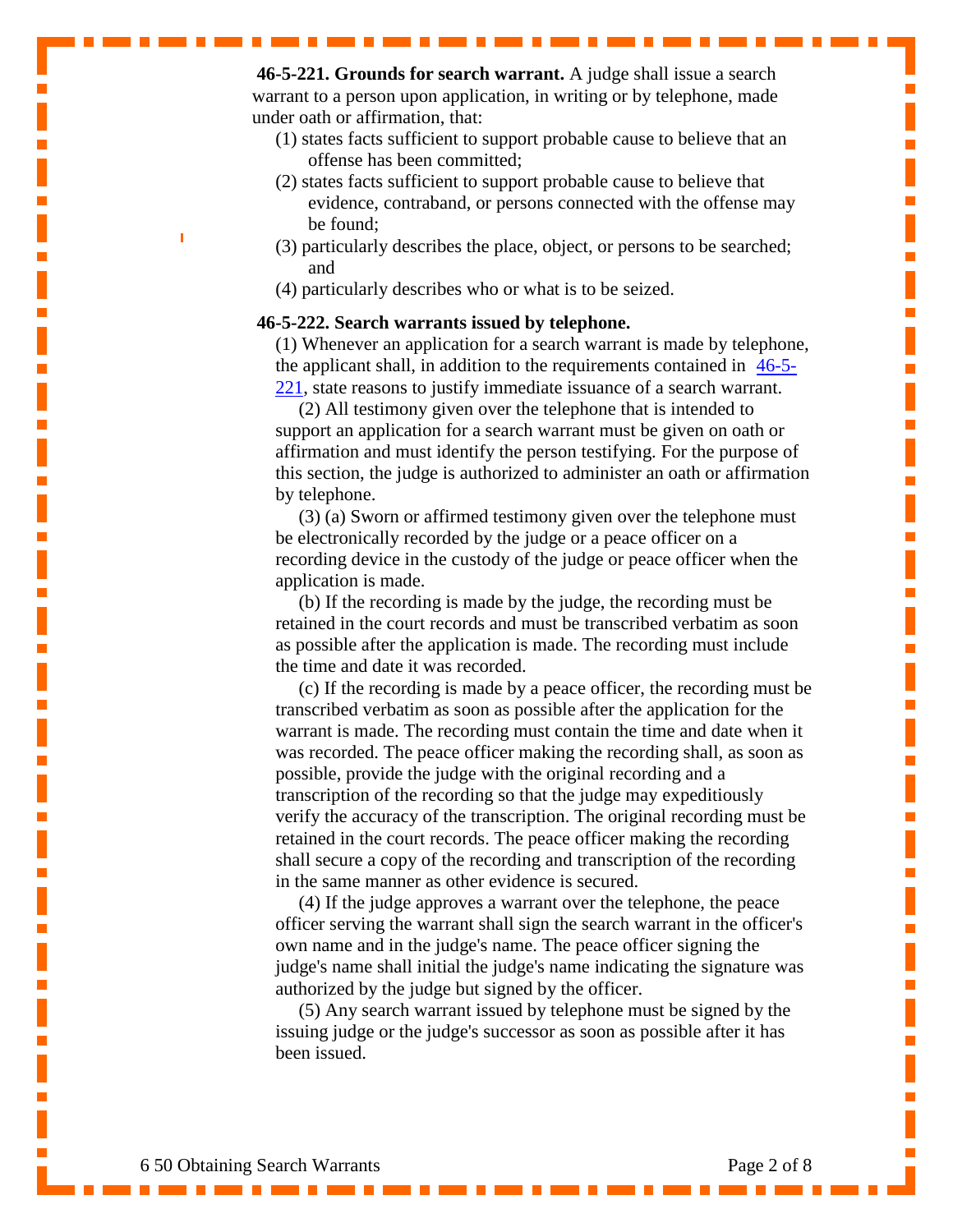#### **IV. Procedures**

## A. Legal Requirements for a Search Warrant

The Fourth Amendment to the U.S. Constitution prohibits unreasonable searches. Officers conducting searches without a warrant – such as those noted below – bear the burden of proving that the search was reasonable. *Therefore, officers should consider obtaining a search warrant whenever time and circumstances permit.* Some exceptions to the search warrant requirement include the following.

#### 1. **Searches Incident to Arrest.**

Searches of a person or the area within the immediate control of a person who has been lawfully arrested are permitted to secure weapons or evidence of a crime.

## 2. **Exigent Circumstances**

Officers may conduct searches when they believe that a person is in need of immediate assistance under lifethreatening conditions, when immediate action is necessary to protect the public from harm

## 3. **Plain View**

First, the item to be seized must be in plain view and its incriminating character must also be "immediately apparent". Second, not only must the officer be lawfully located in a place from which the object can be plainly seen, but he or she must also have a lawful right of access to the object itself. (*Don't have to open a car door to get to it or enter a house to gain access to the item.)*

#### 4. **Consent Searches**

A search may be conducted pursuant to consent without a warrant and without probable cause to obtain a warrant. The consent must be voluntary, freely and intelligently given by an appropriate party and the search much be limited to the terms of the consent. Written consent should be sought whenever reasonably possible.

- B. Legal Basis for Seeking a Warrant
	- 1. In order to obtain a search warrant, an officer must be able to show probable cause to believe that specific evidence, contraband or fruits of a crime may be found at a particular location.
	- 2. Specific facts establishing probable cause shall be set forth with clarity and specificity. Officers shall not rely solely upon personal opinion or unauthenticated third-party information or hearsay. Such facts may be based on:

L.

Ē,

L.

п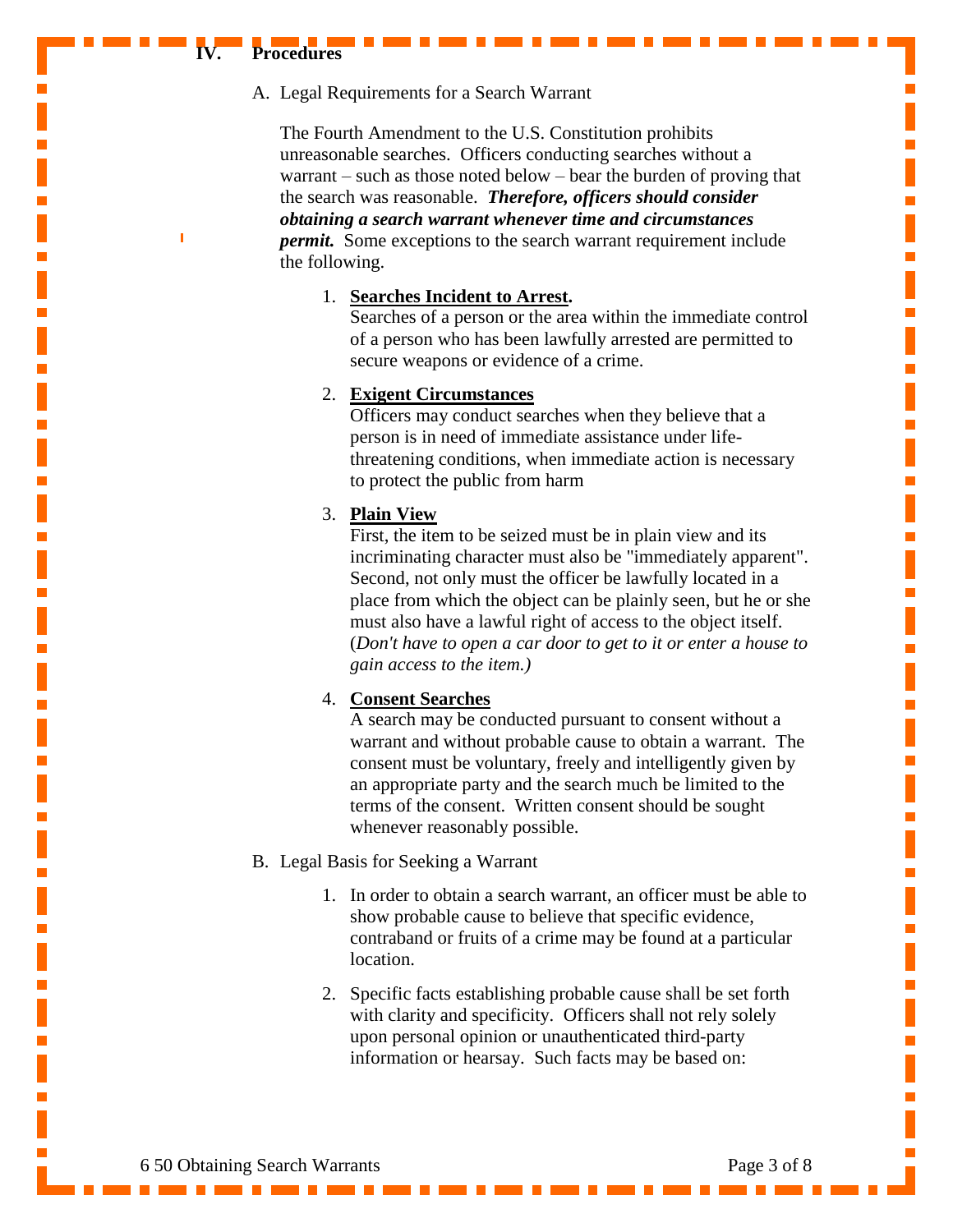a. personal observation/knowledge of the officer; or

I.

Ē.

Ē.

п

Ē,

п

Ē,

Ē.

Ē,

п

L.

Ē,

Ē,

п

п

- b. information from a reliable source.
- 3. When informants are used particularly confidential informants – the reliability of the informant and information provided shall be specified. Whenever possible, officers shall corroborate informant information.
- C. Affidavit Preparation

An affidavit supporting application for a search warrant shall be prepared on the designated agency form. The accuracy of the affidavit is vital to the validity of the search warrant; thus, officers shall ensure that the following information is clearly and completely specified.

Officers shall also use the Municipal Court Search Warrant template for the Municipal Court, the Justice Court template for a Justice of the Peace and a District Court template for a District Court Judge. However, if a District Court search warrant is completed and a District Court Judge is unavailable, a Justice of the Peace may sign the warrant. If this occurs, ensure the judge changes the signature block to reflect it was signed by a Justice of the Peace.

The Affidavit in Support of Telephonic Search Warrant and the Search Warrant forms issued my the Montana Attorney General's Office will be used to apply for and serve a warrant to obtain a blood sample when it is appropriate to do so for DUI or related offenses.

## 1. **Offense**

The offense shall be described with reference to the criminal code section where possible.

## 2. **Place or Thing to be Searched**

The place or thing to be searched shall be described with specificity, and officers shall ensure that the warrant includes the specific reference(s). Where premises are to be searched, the references should include:

- a. street number and apartment number if appropriate;
- b. physical description of the premises;
- c. legal description of the premises;
- d. name of owner or occupant;
- e. geographical location of the property
- f. map coordinates or distances from given reference points; and
- g. photographs, maps or diagrams that help to specify the location in question.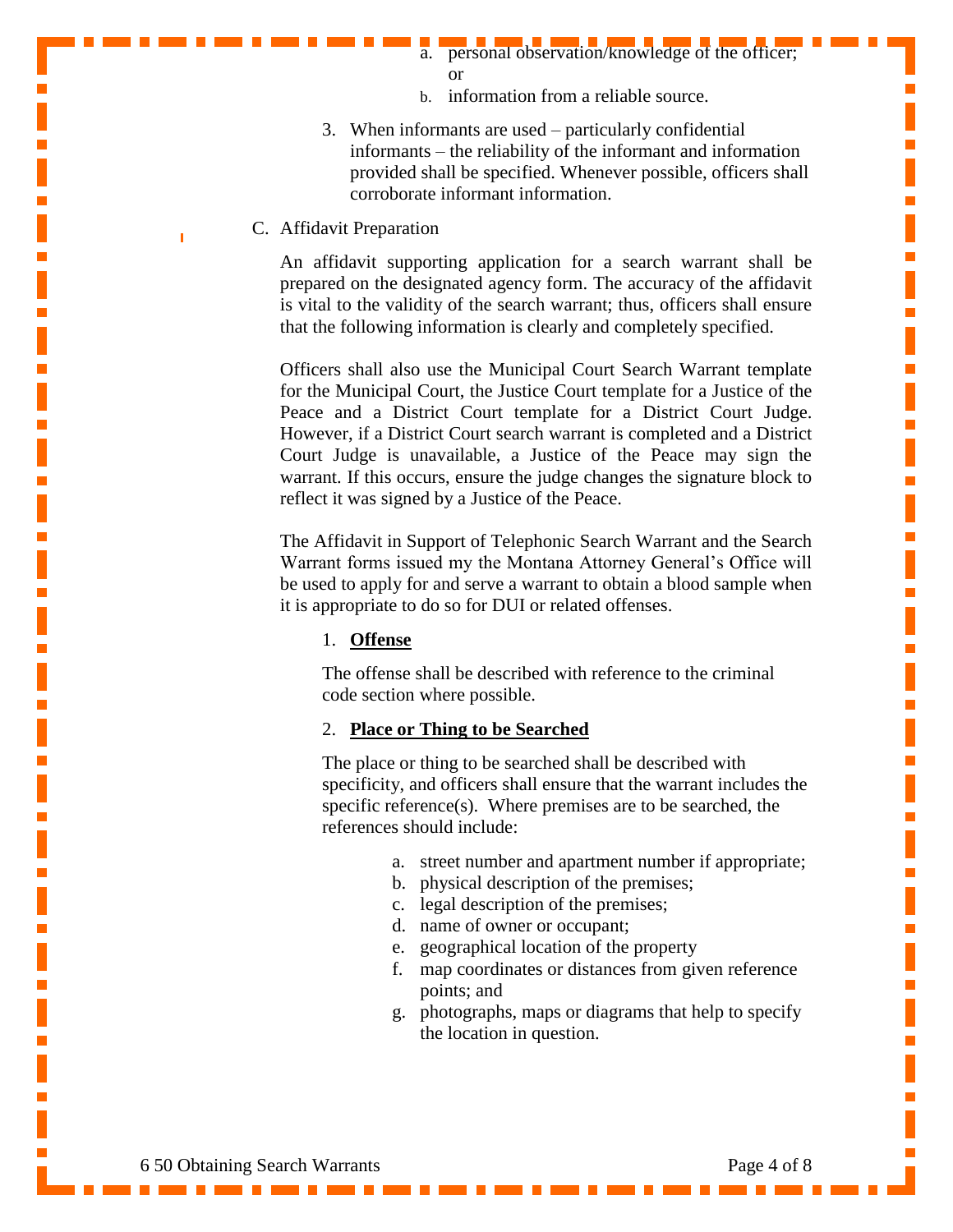## 3. **Scope of the Search**

Only those things described in the search warrant can be seized. Therefore, the affidavit shall specify and officers shall ensure that the warrant includes the following:

- a. All areas that officers desire to search shall be designated. In cases where officers wish to conduct a complete search of a home and its surroundings, the affidavit should specify a "premises" search and it's "curtilage" and should identify any outbuildings such as garages, tool sheds or barns, where appropriate.
- b. Motor vehicles known to be on the premises that may be searched should be specified.
- c. The specific items to be searched for shall be detailed. Where the item may be dismantled (e.g. firearms), the warrant should authorize search for parts, pieces or components of that item.
- d. Officers anticipating search of computers and related hightechnology equipment shall consult a designated expert for appropriate language to use in the affidavit and procedures for seizure of hardware and software.

#### 4. **Time and Method of Search**

- a. A search warrant may be served at any time of the day or night within ten (10) days from time of issuance.
- b. All necessary and reasonable force may be used to serve a search warrant or to affect an entry into any building, property, or object to serve a search warrant.
- c. The person serving the search warrant may reasonably detain and search any person on the premises being searched at the time of the search:
	- 1) For self-protection
	- 2) To prevent the disposal or concealment of any evidence, contraband or persons particularly described in the warrant.
- d. Officers may request a "quick entry" provision in the warrant when they have reason to believe that adherence to the knock-and-announce rule would endanger their safety or the safety of others, would enable wanted persons to escape or would likely result in the destruction of evidence before entry can be made. (W*ithout this provision, officers must knock on the door announcing their presence and wait a reasonable amount of time prior to making entry to the residence*).

I.

Ē.

Ē.

L.

Ē.

п

Ē.

 $\mathbf{r}$ 

п

L.

Ē.

Ē.

п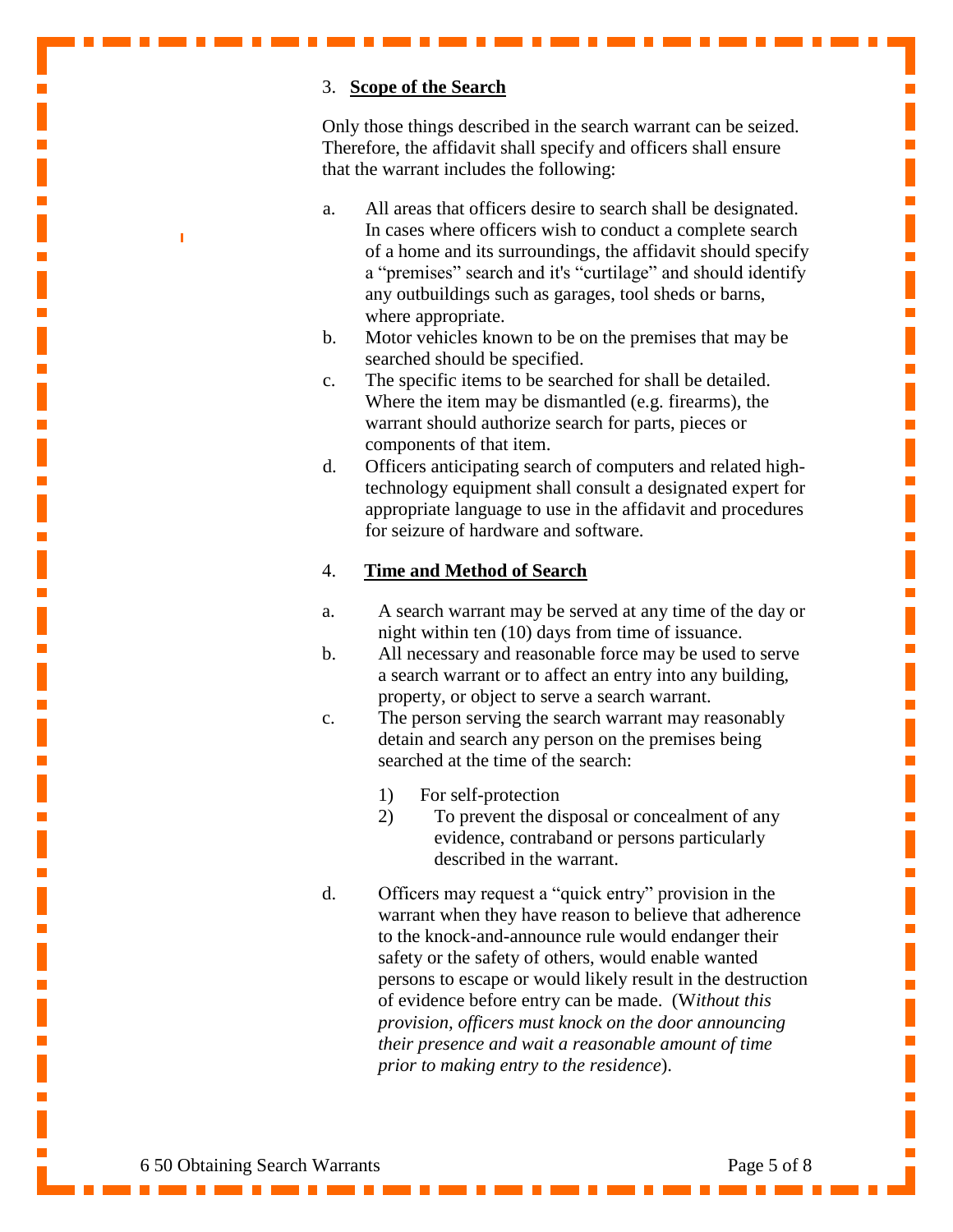All search warrants for an occupied structure or occupied vehicle will have an operational plan completed. The Operational Plan will include a risk assessment and be completed prior to the execution of the warrant. The operational plan and risk assessment will be reviewed and approved by a supervisor.

See Appendix

f. Officers will notify supervisors of their intent to execute search warrants, except in the case of a standard telephonic DUI search warrant for blood referred to in section IV. C. above. Prior supervisory approval is necessary.

## 5. **Miscellaneous**

- a. The wording of "Place to be Searched" and "Items to be Seized" must be the same on both the Application for Search Warrant and the Search Warrant itself.
- b. Applicants shall make two copies of the Application for Search Warrant and have the Judge sign both. One is kept by the Court and the other is for Police Records and should be attached to the report.
- c. Applicants shall make three copies of the Search Warrant and have the Judge sign all three. One for the court, one for the Defendant and the last one for Police Records (attached to the report).
- D. Review of the Warrant

Unless prior approval is obtained from a supervisor or the search warrant is a standard telephonic DUI search warrant for blood referred to in section IV. C. above, the County or City Attorney's office shall, if possible, review all search warrants prior to presentation to a judge.

Officers shall not attempt to serve any warrant that is known to contain substantive or administrative errors.

E. Return on the Warrant

If the warrant is not served within ten days then it must be returned to the Judge and specify on its face, "Not Served".

Once the search is complete, a Property Receipt must be completed detailing what evidence was seized. A copy of this receipt should be given to the defendant or left at the property if the owner is not present.

Ē.

Ē.

L.

Ē.

п

Ē.

Ē.

Ē.

п

п

Ē.

Ē.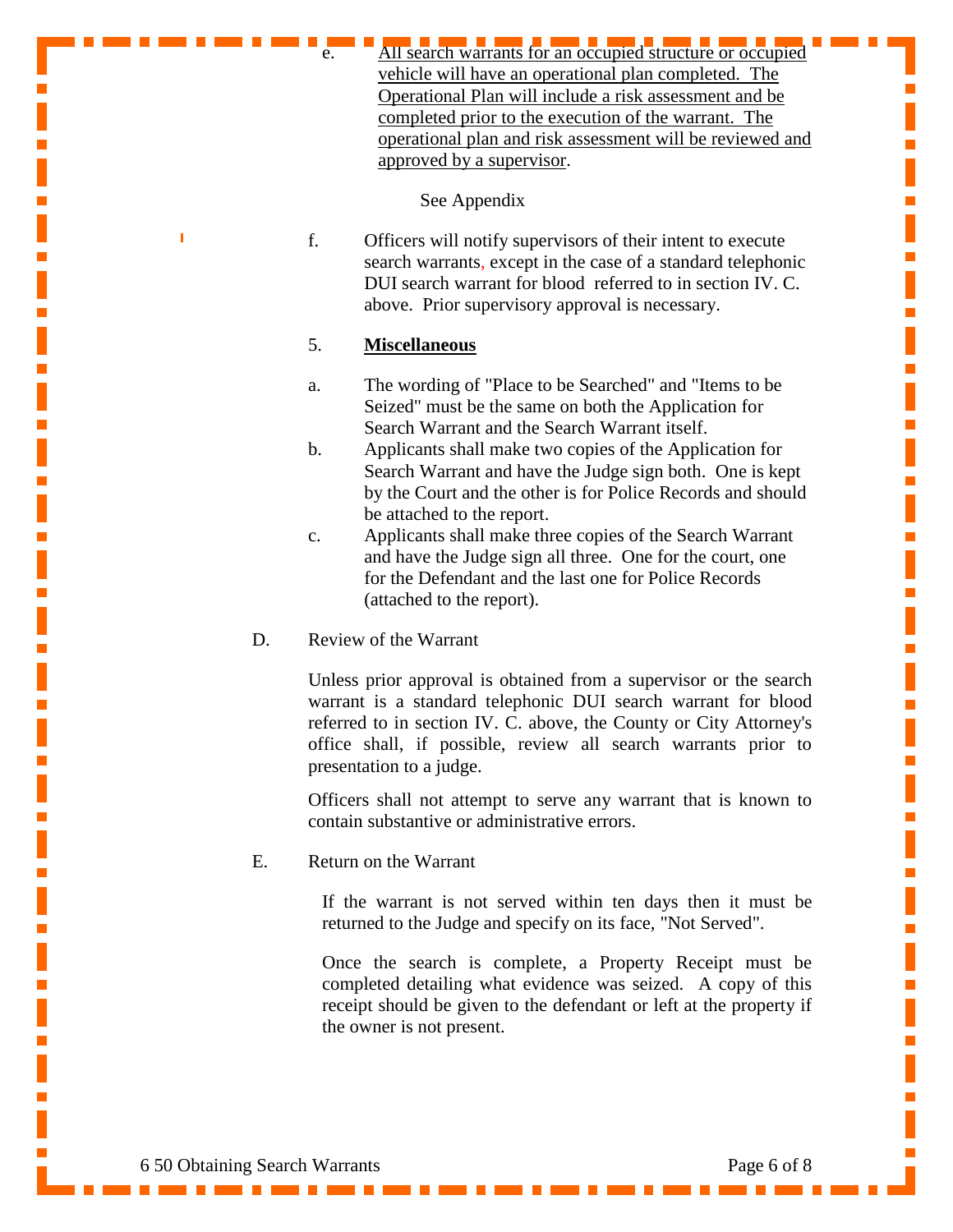A Warrant Return needs to be completed detailing the evidence seized. Officers can attach a copy of the Property Receipt or type a list of the evidence seized. The Warrant Return needs to be received by the Judge "within a reasonable amount of time" (no later than ten days).

т

I.

Ē.

Ē,

I.

Ē,

Ē,

L.

Ē,

L.

L.

Ē.

 $\mathbf{r}$ 

L.

п

Applicant shall make two copies of the Warrant Return and have the Judge sign both (one to be kept by the Judge and one for Police Records). The return must be made before the judge who issued the warrant or, if the judge is absent or unavailable, before the nearest available judge.

F. Location of forms and templates

The required forms and document templates can be located on department computers in the "Templates" file. These forms include separate search warrant templates for both vehicles and premises in all three courts. Templates for the Warrant Return, Operation Plan and Risk Assessment are also available.

G. Telephonic Search Warrants

Prior to calling the judge, the application and search warrant will be completed.

By following the above search warrant SOP, MCA 46-5-222 allows for approval of search warrants over the phone, as long as the following conditions are met:

- 1. The judge must place the applicant under oath.
- 2. The application must be read verbatim and recorded by the judge.
- 3. The recording must be retained in the court records and be transcribed as soon as possible after the application is made. Since the warrant application is transcribed verbatim, the applicant should rehearse it prior to calling the judge.
- 4. The recording must include the time and date it was recorded.
- 5. If the judge approves the application, then the officer signs the warrant in both the judge and officer's name. The officer initials by the judge's name indicating it was the officer signing.
- 6. The judge, or judge's successor, must sign the warrant as soon as possible after it has been issued.

# H. MPD Vehicle Storage Building

Generally, vehicles seized as evidence, or to be searched, will be towed to the MPD Vehicle Storage Building. The tow will be done by the currently contracted tow company. In certain circumstances, it may be more appropriate to tow a vehicle to a different location for processing, such as the Montana State Crime Lab. This must be approved by a supervisor.